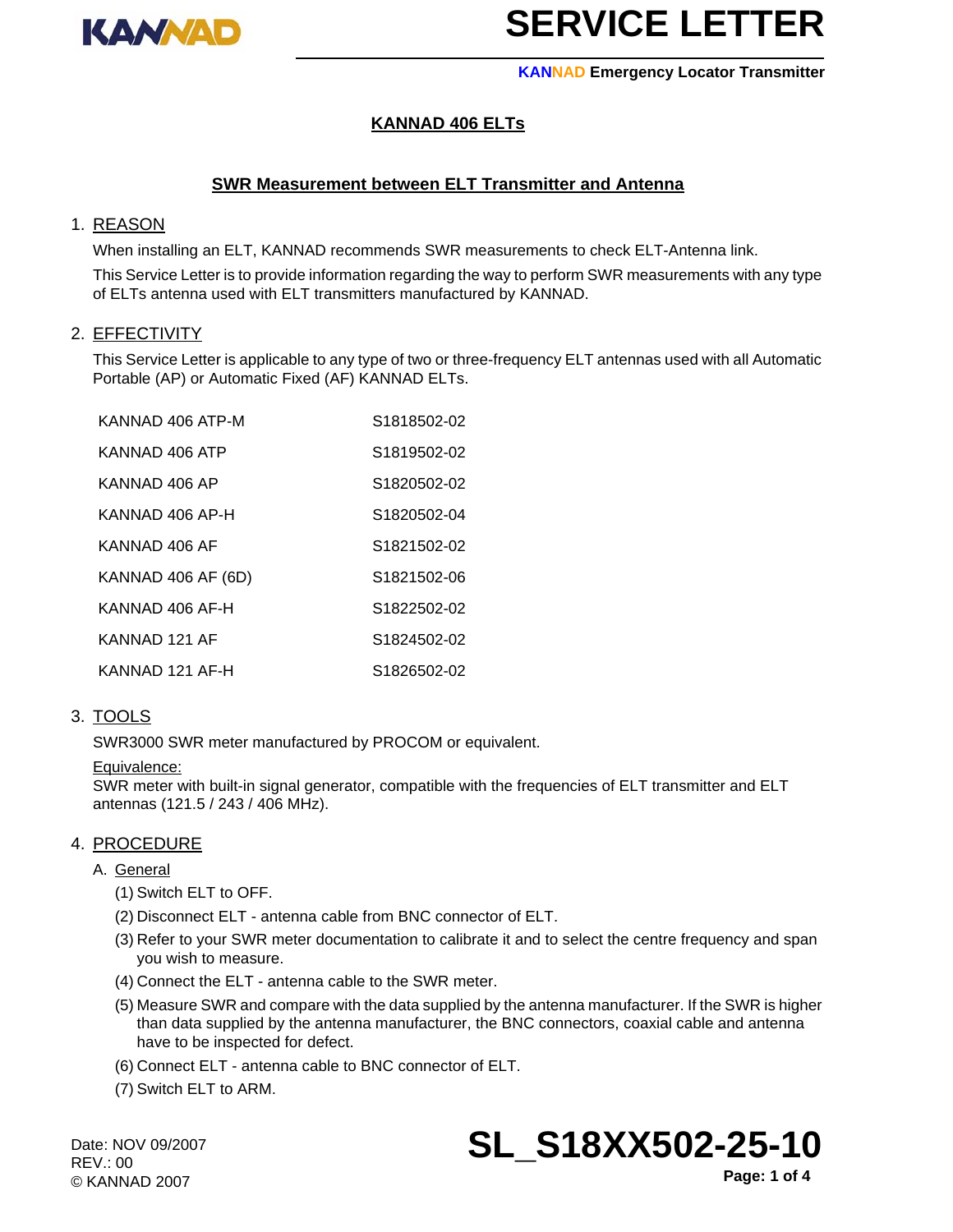

#### **KANNAD Emergency Locator Transmitter**

### B. Using SWR3000 SWR meter

Figure 1: SWR3000 SWR meter, Commands and Controls



- (1) Switch ELT to OFF.
- (2) Disconnect ELT antenna cable from BNC connector of ELT.
- (3) Press ON on the SWR meter key pad.
- (4) Press CENTER:
	- Type 121 on the key pad (for a 121MHz SWR measurement) then press ENTER.
	- CALIBRATING PRESS CAL TO CALIBRATE OR PRESS ENTER TO SKIP is displayed.
- (5) Press ENTER to skip.
- (6) Press SPAN:
	- Choose an adequate span, then press ENTER.
	- Example, type 50 to enter a 50 MHz span, then press ENTER.
	- Note: 10 MHz is the span min. accepted by SWR3000 SWR meter.
- (7) CALIBRATING PRESS CAL TO CALIBRATE OR PRESS ENTER TO SKIP is displayed: - Press CAL to calibrate the SWR meter:
	- CALIBRATING DONE is displayed at the end of the calibrating task.
- (8) Connect the ELT antenna cable to the TEST PORT of SWR meter (a N to BNC adaptor is required): - SWR is performed.
- (9) Press HOLD/RUN to display the marker and freeze the screen.
- (10)If necessary, use the MARKER button to place the marker on 121.5 MHz (abscissa axis).
- (11)Read the SWR on the ordinate axis and compare with the data supplied by the antenna manufacturer. If the SWR is higher than data supplied by the antenna manufacturer, the BNC connectors, coaxial cable and antenna have to be inspected for defect.
- (12)Press CENTER and perform the same procedure from (4) to (11) for 243 and 406 (if any) frequencies.
- (13)Disconnect the ELT antenna cable.
- (14)SWR3000 SWR meter will switch off automatically after 60 seconds of non use.
- (15)Connect ELT antenna cable to BNC connector of ELT.
- (16)Switch ELT to ARM.

Date: NOV 09/2007 REV.: 00 © KANNAD 2007



**Page: 2 of 4**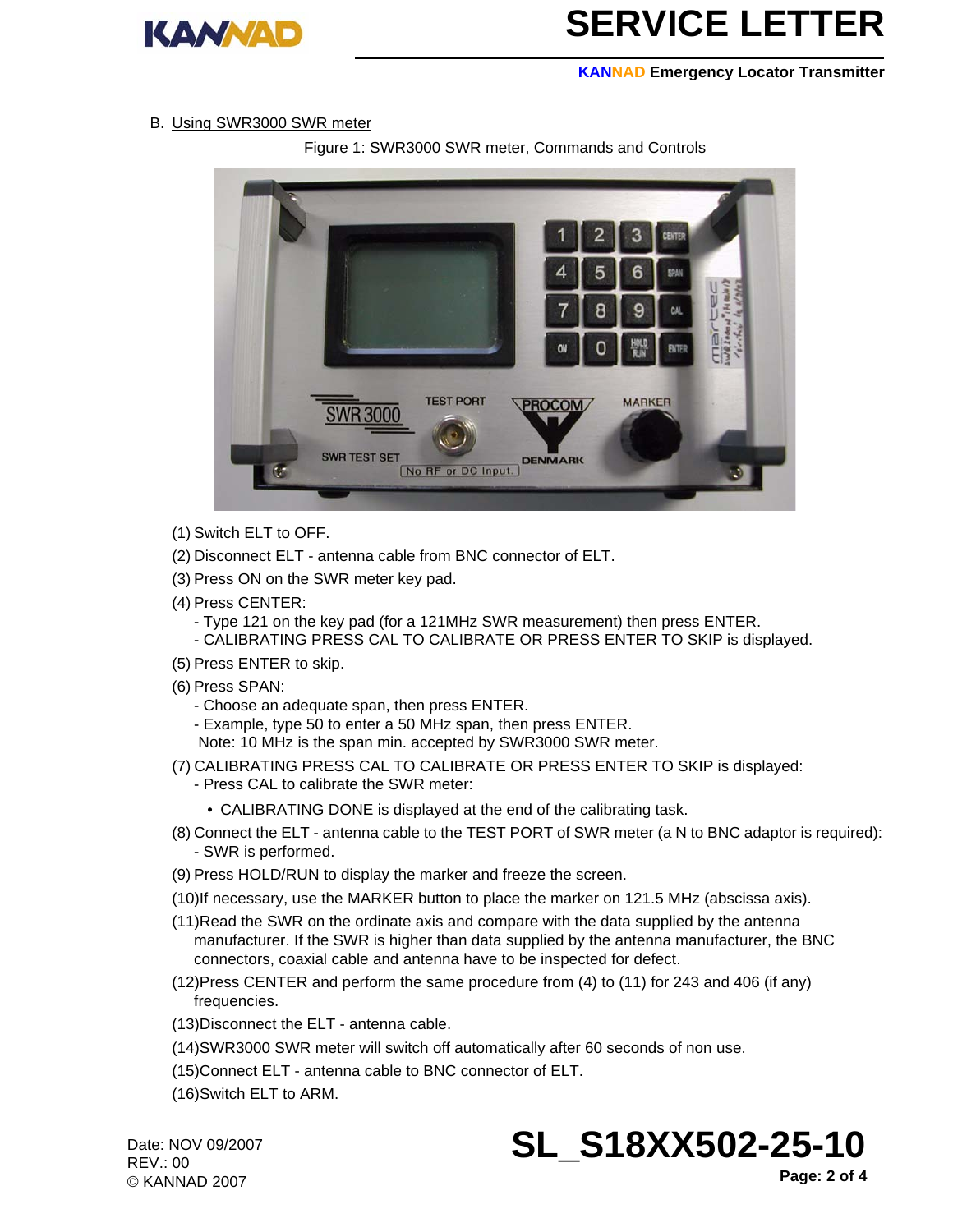

### **KANNAD Emergency Locator Transmitter**





Span 50

243

**SL\_S18XX502-25-10**

Date: NOV 09/2007 REV.: 00 © KANNAD 2007